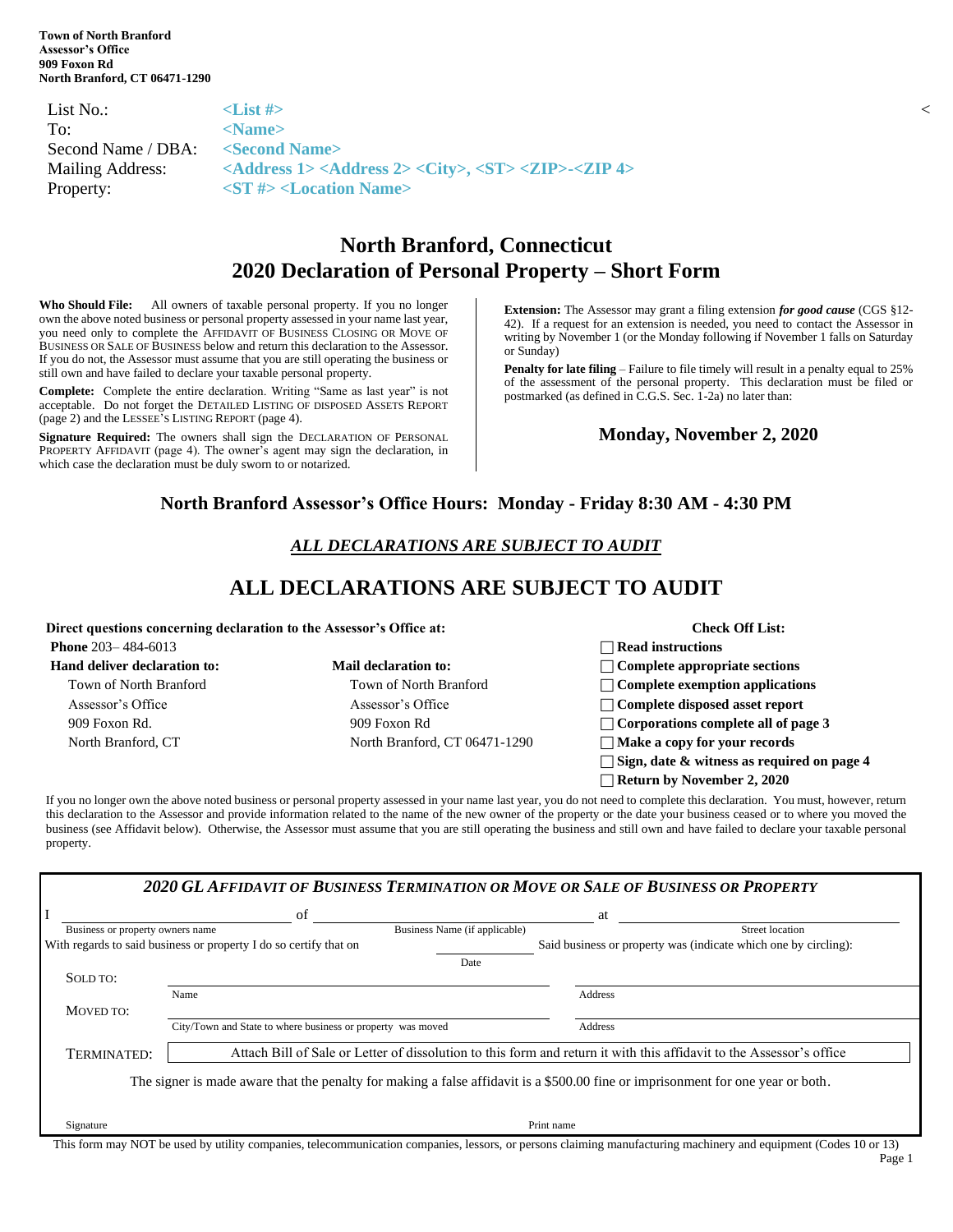| List No |  |
|---------|--|
|---------|--|

### LIST NO **<LIST #> 2020 PERSONAL PROPERTY DECLARATION – SHORT FORM**

Commercial and financial information is not open to public inspection.

*TAXABLE PROPERTY INFORMATION*Give actual acquisition costs including any additional charges for transportation and installation by year for each type of property described. **COPY AND ATTACH ADDITIONAL SHEETS IF NEEDED** 

| Circle<br>One  | $#12$ – Commercial Fishing Apparatus<br>$#17$ – Farm machinery |              | <b>or</b>                                                                                                                                   | Circle<br>One  | $#18$ – Farm Tools<br>$#19$ – Mechanics Tools                     | <b>or</b>    |                        | Assessor's<br><b>Use Only</b> |
|----------------|----------------------------------------------------------------|--------------|---------------------------------------------------------------------------------------------------------------------------------------------|----------------|-------------------------------------------------------------------|--------------|------------------------|-------------------------------|
| Year<br>Ending | Original cost, trans-<br>portation & installation              | $\%$<br>Good | Depreciated Value                                                                                                                           | Year<br>Ending | Original cost, trans-<br>portation & installation                 | $\%$<br>Good | Depreciated Value      |                               |
| $10-1-20$      |                                                                | 95%          |                                                                                                                                             | $10-1-20$      |                                                                   | 95%          |                        |                               |
| $10-1-19$      |                                                                | 90%          |                                                                                                                                             | $10-1-19$      |                                                                   | 90%          |                        |                               |
| $10-1-18$      |                                                                | 80%          |                                                                                                                                             | $10-1-18$      |                                                                   | 80%          |                        | #12                           |
| $10-1-17$      |                                                                | 70%          |                                                                                                                                             | $10 - 1 - 17$  |                                                                   | 70%          |                        |                               |
| $10-1-16$      |                                                                | 60%          |                                                                                                                                             | $10-1-16$      |                                                                   | 60%          |                        | #17                           |
| $10 - 1 - 15$  |                                                                | 50%          |                                                                                                                                             | $10 - 1 - 15$  |                                                                   | 50%          |                        |                               |
| $10 - 1 - 14$  |                                                                | 40%          |                                                                                                                                             | $10 - 1 - 14$  |                                                                   | 40%          |                        | #18                           |
| Prior Yrs      |                                                                | 30%          |                                                                                                                                             | Prior Yrs      |                                                                   | 30%          |                        |                               |
| Total          |                                                                | Total        |                                                                                                                                             | Total          |                                                                   | Total        |                        | #19                           |
|                | $#16$ – Furniture, fixtures and equipment                      |              |                                                                                                                                             |                | #20 -- Electronic data processing equipment                       |              |                        |                               |
| Year<br>Ending | Original cost, trans-<br>portation & installation              | $\%$<br>Good | Depreciated Value                                                                                                                           | Year<br>Ending | Original cost, trans-<br>portation & installation                 | $\%$<br>Good | Depreciated Value      |                               |
| $10 - 1 - 20$  |                                                                | 95%          |                                                                                                                                             | $10-1-20$      |                                                                   | 95%          |                        |                               |
| $10 - 1 - 19$  |                                                                | 90%          |                                                                                                                                             | $10 - 1 - 19$  |                                                                   | 80%          |                        |                               |
| $10 - 1 - 18$  |                                                                | 80%          |                                                                                                                                             | $10 - 1 - 18$  |                                                                   | 60%          |                        |                               |
| $10 - 1 - 17$  |                                                                | 70%          |                                                                                                                                             | $10 - 1 - 17$  |                                                                   | 40%          |                        |                               |
| $10 - 1 - 16$  |                                                                | 60%          |                                                                                                                                             | Prior Yrs      |                                                                   | 20%          |                        |                               |
| $10-1-15$      |                                                                | 50%          |                                                                                                                                             | Total          |                                                                   | Total        |                        |                               |
| $10-1-14$      |                                                                | 40%          |                                                                                                                                             |                |                                                                   |              |                        | #16                           |
| Prior Yrs      |                                                                | 30%          |                                                                                                                                             |                | In accordance with Section 168 IRS Codes<br><b>Computers Only</b> |              |                        |                               |
| Total          |                                                                | Total        |                                                                                                                                             |                |                                                                   |              |                        | #20                           |
|                |                                                                |              | $#23$ – Expensed supplies The average is the total amount ex-pended on<br>supplies since October 1, 2019 divided by the number of months in | Year<br>Ending | <b>Total Expended</b>                                             | # of<br>Mo.s | <b>Average Monthly</b> |                               |
|                | business since October 1, 2019                                 |              |                                                                                                                                             | $10-1-20$      |                                                                   |              |                        | #23                           |
|                | #24a – Other Goods - including leasehold improvements          |              |                                                                                                                                             |                | #24b -- Rental Entertainment Medium                               |              |                        |                               |
| Year           | Original cost, trans-                                          | $\%$         |                                                                                                                                             | Year           | Original cost, trans-                                             | $\%$         |                        |                               |
| Ending         | portation & installation                                       | Good         | Depreciated Value                                                                                                                           | Ending         | portation & installation                                          | Good         | Depreciated Value      |                               |
| $10 - 1 - 20$  |                                                                | 95%          |                                                                                                                                             | $10-1-20$      |                                                                   | 95%          |                        |                               |
| $10-1-19$      |                                                                | 90%          |                                                                                                                                             | $10-1-19$      |                                                                   | 80%          |                        |                               |
| $10 - 1 - 18$  |                                                                | 80%          |                                                                                                                                             | $10 - 1 - 18$  |                                                                   | 60%          |                        |                               |
| $10 - 1 - 17$  |                                                                | 70%          |                                                                                                                                             | $10 - 1 - 17$  |                                                                   | 40%          |                        |                               |
| $10 - 1 - 16$  |                                                                | 60%          |                                                                                                                                             | Prior Yrs      |                                                                   | 20%          |                        |                               |
| $10 - 1 - 15$  |                                                                | 50%          |                                                                                                                                             | Total          |                                                                   | Total        |                        |                               |
| $10 - 1 - 14$  |                                                                | 40%          |                                                                                                                                             |                | # of video tapes                                                  |              | # of DVD movies        |                               |
| Prior Yrs      |                                                                | 30%          |                                                                                                                                             |                | # of music CD's                                                   |              | # of video games       |                               |
| Total          |                                                                | Total        |                                                                                                                                             |                | 24a and 24b Total                                                 |              |                        | #24                           |

*Detailed Listing of Disposed Assets Report*– If you disposed of, sold, or transferred a portion of the property included in last year's filing, complete the following. DO NOT INCLUDE DISPOSALS IN TAXABLE PROPERTY INFORMATION

| Date Removed | Code # | Description of Item | Date Acquired | <b>Acquisition Cost</b> |
|--------------|--------|---------------------|---------------|-------------------------|
|              |        |                     |               |                         |
|              |        |                     |               |                         |
|              |        |                     |               |                         |
|              |        |                     |               |                         |
|              |        |                     |               |                         |
|              |        |                     |               |                         |
|              |        |                     |               |                         |
|              |        |                     |               |                         |
|              |        |                     |               |                         |
|              |        |                     |               |                         |
|              |        |                     |               |                         |
|              |        |                     |               |                         |
|              |        |                     |               |                         |
|              |        |                     |               |                         |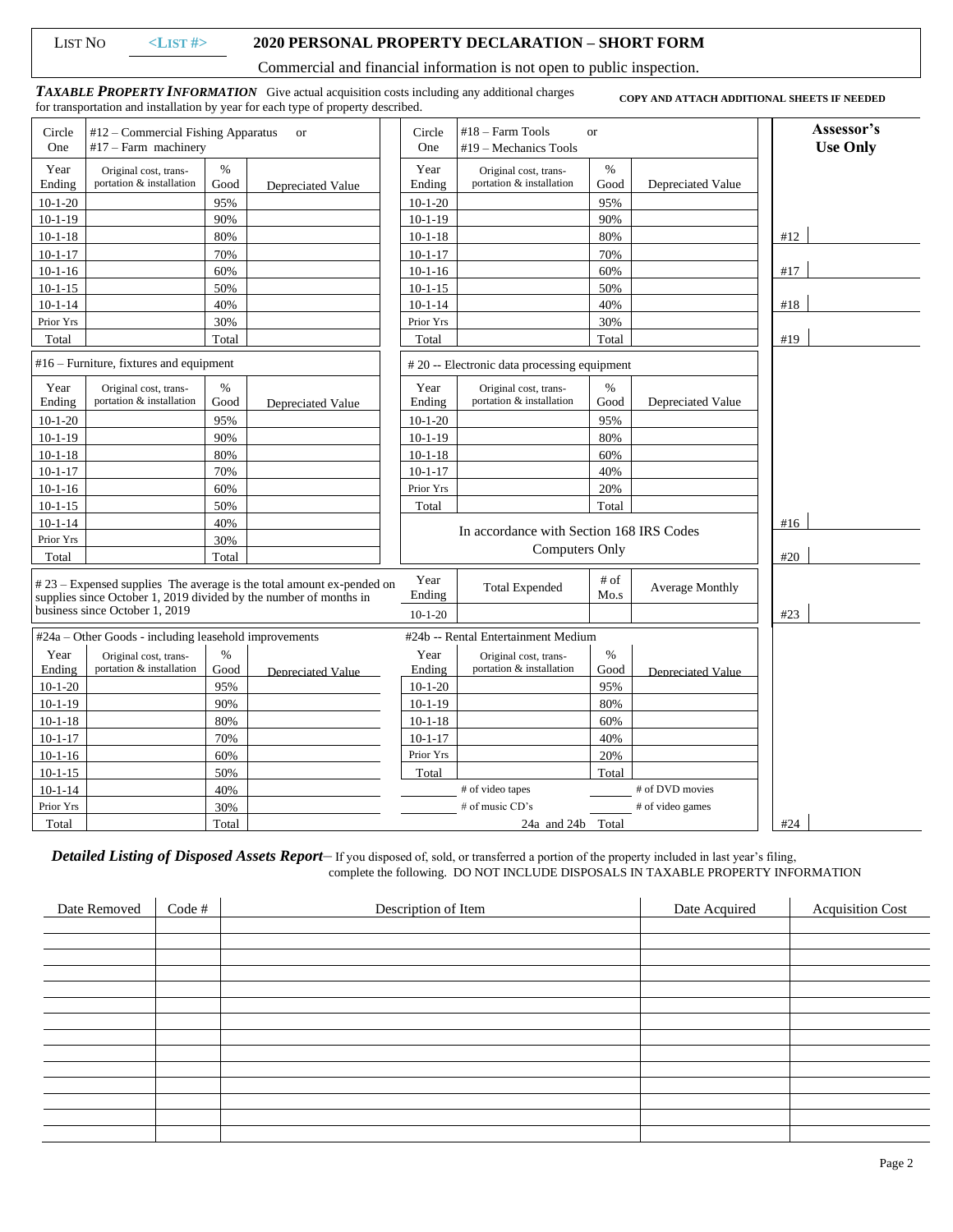# **Farm Machinery, Horses or Ponies (2020 Grand List)**

This application for exemption on all farm machinery, except motor vehicles as defined in Section 14-1, to the assessment of \$100,000, ponies or horses which are actually and exclusively used in farming, within the provisions of Section 12-91 of the General Statutes **MUST BE FILED ANNUALLY BY NOVEMBER 1ST** with the assessor or board of assessors of the municipality in which the property is located. Failure to file this application within the time limit prescribed shall be considered a waiver of the right to such exemption for the assessment year.

| Owner / Farmer                                                                                                                                                                                                                                                                                                                       |                            |                                                                                                                             |
|--------------------------------------------------------------------------------------------------------------------------------------------------------------------------------------------------------------------------------------------------------------------------------------------------------------------------------------|----------------------------|-----------------------------------------------------------------------------------------------------------------------------|
|                                                                                                                                                                                                                                                                                                                                      |                            |                                                                                                                             |
| <b>Mailing Address</b>                                                                                                                                                                                                                                                                                                               |                            | Phone                                                                                                                       |
|                                                                                                                                                                                                                                                                                                                                      |                            |                                                                                                                             |
| Location of farm machinery and ponies or horses                                                                                                                                                                                                                                                                                      |                            |                                                                                                                             |
| Have you filed, or do you intend to file, any application for exemption as<br>provided under the above statute, in this or any other town or city, as trustee, as<br>an individual farmer, or as a member of a group of farmers, partnership or family<br>corporation, other than under the ownership contained in this application? |                            | Yes<br>No                                                                                                                   |
| Do you derive at least \$15,000 in gross sales, or did you incur at least \$15,000<br>in expenses related to such farming operation during the previous calendar<br>year?                                                                                                                                                            |                            | Yes<br>No                                                                                                                   |
| Are the horses and ponies, and/or farm machinery kept within the State of<br>Connecticut?                                                                                                                                                                                                                                            |                            | Yes<br>N <sub>o</sub>                                                                                                       |
| If yes, list town(s):                                                                                                                                                                                                                                                                                                                |                            |                                                                                                                             |
|                                                                                                                                                                                                                                                                                                                                      | **List of Farm Equipment** |                                                                                                                             |
|                                                                                                                                                                                                                                                                                                                                      |                            |                                                                                                                             |
|                                                                                                                                                                                                                                                                                                                                      |                            |                                                                                                                             |
|                                                                                                                                                                                                                                                                                                                                      |                            |                                                                                                                             |
|                                                                                                                                                                                                                                                                                                                                      |                            |                                                                                                                             |
|                                                                                                                                                                                                                                                                                                                                      |                            |                                                                                                                             |
|                                                                                                                                                                                                                                                                                                                                      |                            |                                                                                                                             |
|                                                                                                                                                                                                                                                                                                                                      |                            |                                                                                                                             |
|                                                                                                                                                                                                                                                                                                                                      |                            |                                                                                                                             |
|                                                                                                                                                                                                                                                                                                                                      |                            |                                                                                                                             |
|                                                                                                                                                                                                                                                                                                                                      |                            |                                                                                                                             |
|                                                                                                                                                                                                                                                                                                                                      |                            |                                                                                                                             |
|                                                                                                                                                                                                                                                                                                                                      |                            |                                                                                                                             |
|                                                                                                                                                                                                                                                                                                                                      |                            |                                                                                                                             |
| statements herein made by me are true according to the best of my knowledge and belief.                                                                                                                                                                                                                                              |                            | <b>I DO HEREBY</b> declare in accordance with § 12-91 of the Connecticut General Statutes under penalty of perjury that the |
| Signed owner or trustee                                                                                                                                                                                                                                                                                                              |                            | Date                                                                                                                        |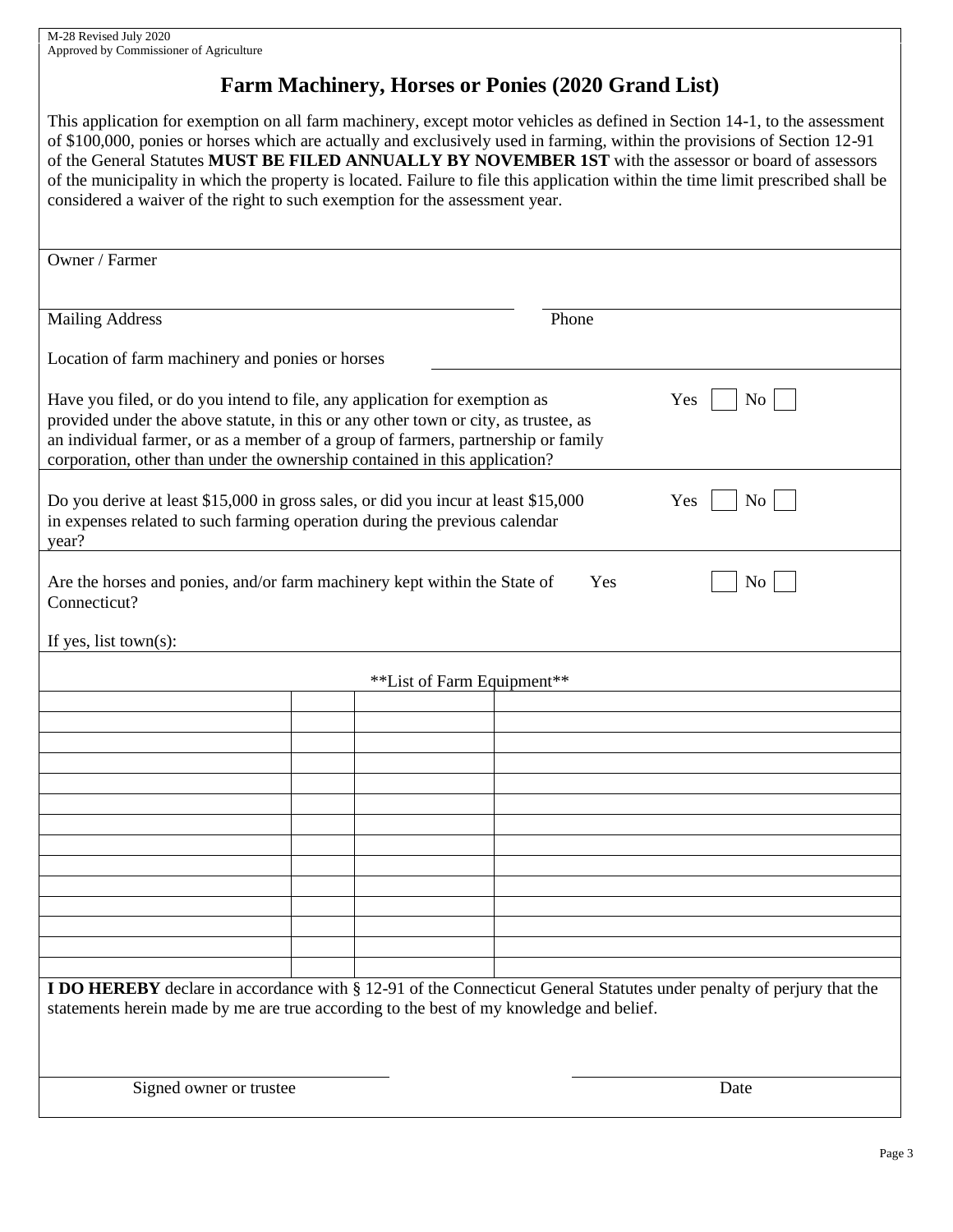#### **2020 PERSONAL PROPERTY DECLARATION – SHORT FORM SUMMARY SHEET**

Commercial and financial information is not open to public inspection

|                  | List or Account #                                              | $\langle$ LIST#>              |                                                                                                                                                                                                                                                                                                                                                                                     |     |        |                |                                              |       |                                                                                                                                                                                                                                                                                                                                                    |        |                               |
|------------------|----------------------------------------------------------------|-------------------------------|-------------------------------------------------------------------------------------------------------------------------------------------------------------------------------------------------------------------------------------------------------------------------------------------------------------------------------------------------------------------------------------|-----|--------|----------------|----------------------------------------------|-------|----------------------------------------------------------------------------------------------------------------------------------------------------------------------------------------------------------------------------------------------------------------------------------------------------------------------------------------------------|--------|-------------------------------|
| Owner's Name:    |                                                                | $<$ Name $>$                  |                                                                                                                                                                                                                                                                                                                                                                                     |     |        |                |                                              |       |                                                                                                                                                                                                                                                                                                                                                    |        |                               |
| Address:         |                                                                | <address></address>           |                                                                                                                                                                                                                                                                                                                                                                                     |     |        | <b>DBA</b>     |                                              |       |                                                                                                                                                                                                                                                                                                                                                    |        |                               |
| City/State/Zip:  |                                                                | <city state="" zip=""></city> |                                                                                                                                                                                                                                                                                                                                                                                     |     |        |                | <second dba="" name=""></second>             |       |                                                                                                                                                                                                                                                                                                                                                    |        |                               |
| Phone / Fax:     |                                                                |                               |                                                                                                                                                                                                                                                                                                                                                                                     |     |        |                |                                              |       | Street location of personal property in North Branford                                                                                                                                                                                                                                                                                             |        |                               |
| E-mail:          |                                                                |                               |                                                                                                                                                                                                                                                                                                                                                                                     |     |        |                | <st #=""> <location name=""></location></st> |       |                                                                                                                                                                                                                                                                                                                                                    |        |                               |
|                  |                                                                |                               |                                                                                                                                                                                                                                                                                                                                                                                     |     |        |                | <b>Description of business:</b>              |       |                                                                                                                                                                                                                                                                                                                                                    |        |                               |
|                  |                                                                |                               | Type of ownership: $\bigcap$ Corporation $\bigcap$ Partnership $\bigcap$ LLC $\bigcap$ Sole Proprietor $\bigcap$ Other-Describe                                                                                                                                                                                                                                                     |     |        |                |                                              |       |                                                                                                                                                                                                                                                                                                                                                    |        |                               |
|                  |                                                                |                               | Type of business: Manufacturer Wholesale Service Profession Retail/Mercantile Tradesman Other                                                                                                                                                                                                                                                                                       |     |        |                |                                              |       |                                                                                                                                                                                                                                                                                                                                                    |        |                               |
|                  | IRS Business Activity Code                                     |                               |                                                                                                                                                                                                                                                                                                                                                                                     |     |        | Square footage |                                              |       | No. of Employees                                                                                                                                                                                                                                                                                                                                   |        |                               |
|                  | Sec. 12-91, list tractors in Code 17.                          |                               |                                                                                                                                                                                                                                                                                                                                                                                     |     |        |                |                                              |       | #9 Motor Vehicles UNREGISTERED motor vehicles (e.g. campers, RV's, snowmobiles, trailers, trucks, passenger cars, tractors, off-road construction vehicles, etc.)<br>including any vehicle garaged in Connecticut but registered in another state, or any such vehicle not registered at all. If you are a farmer eligible for the exemption under |        | ASSESSOR'S<br><b>USE ONLY</b> |
| Year             | Make                                                           | Model                         | Identification No.                                                                                                                                                                                                                                                                                                                                                                  |     | Length | Weight         | Purchase                                     | Date  | Value                                                                                                                                                                                                                                                                                                                                              | Code   | <b>ASSESSMENTS</b>            |
|                  |                                                                |                               |                                                                                                                                                                                                                                                                                                                                                                                     |     |        |                | Price                                        |       |                                                                                                                                                                                                                                                                                                                                                    | #9     |                               |
|                  |                                                                |                               |                                                                                                                                                                                                                                                                                                                                                                                     |     |        |                |                                              |       |                                                                                                                                                                                                                                                                                                                                                    | #9     |                               |
|                  |                                                                |                               |                                                                                                                                                                                                                                                                                                                                                                                     |     |        |                |                                              |       |                                                                                                                                                                                                                                                                                                                                                    | #9     |                               |
|                  | provided Form M-28 is filed with and approved by the Assessor. |                               |                                                                                                                                                                                                                                                                                                                                                                                     |     |        |                |                                              |       | #11 Horses And Ponies Describe your horses and ponies. A \$1,000 assessment exemption per animal will be applied. If you are a farmer, the exemption may be 100%                                                                                                                                                                                   |        |                               |
|                  | <b>Breed</b>                                                   | Age                           | Registered                                                                                                                                                                                                                                                                                                                                                                          | Sex |        |                | Quality:<br>Breeding/Show/Pleasure/Racing    |       | Value                                                                                                                                                                                                                                                                                                                                              |        |                               |
|                  |                                                                |                               |                                                                                                                                                                                                                                                                                                                                                                                     |     |        |                |                                              |       |                                                                                                                                                                                                                                                                                                                                                    | #11    |                               |
|                  |                                                                |                               |                                                                                                                                                                                                                                                                                                                                                                                     |     |        |                |                                              |       |                                                                                                                                                                                                                                                                                                                                                    | #11    |                               |
|                  |                                                                |                               | #14 Mobile Manufactured Homes if not currently assessed as real estate                                                                                                                                                                                                                                                                                                              |     |        |                |                                              |       |                                                                                                                                                                                                                                                                                                                                                    | #11    |                               |
| Year             | Make                                                           | Model                         | Identification No.                                                                                                                                                                                                                                                                                                                                                                  |     | Length | Width          | Bedrooms                                     | Baths | Value                                                                                                                                                                                                                                                                                                                                              |        |                               |
|                  |                                                                |                               |                                                                                                                                                                                                                                                                                                                                                                                     |     |        |                |                                              |       | Net Depreciated Value                                                                                                                                                                                                                                                                                                                              | #14    |                               |
|                  | Property Code and Description                                  |                               |                                                                                                                                                                                                                                                                                                                                                                                     |     |        |                |                                              |       | From page 2                                                                                                                                                                                                                                                                                                                                        |        |                               |
|                  |                                                                |                               | #12 - Commercial Fishing Apparatus All fishing apparatus exclusively used by a commercial fisherman in his business (e.g., fishing<br>poles, nets, lobster pots, fish finders, etc.). A \$500 value exemption will be applied.                                                                                                                                                      |     |        |                |                                              |       |                                                                                                                                                                                                                                                                                                                                                    | #12    |                               |
|                  |                                                                |                               | #16 - Furniture & Fixtures Furniture, fixtures and equipment of all commercial, industrial, manufacturing, mercantile, trading and all other                                                                                                                                                                                                                                        |     |        |                |                                              |       |                                                                                                                                                                                                                                                                                                                                                    |        |                               |
|                  |                                                                |                               | businesses, occupations and professions. Examples: desks, chairs, tables, file cabinets, typewriters, calculators, copy machines, telephones<br>(including mobile telephones), telephone answering machines, facsimile machines, postage meters, cash registers, moveable air conditioners,<br>partitions, shelving display racks, refrigerators, freezers, kitchen equipment, etc. |     |        |                |                                              |       |                                                                                                                                                                                                                                                                                                                                                    | #16    |                               |
|                  |                                                                |                               | #17 - Farm Machinery Farm machinery (e.g., tractors, harrows, bush hogs, hay bines, hay rakes, balers, corn choppers, milking machines,                                                                                                                                                                                                                                             |     |        |                |                                              |       |                                                                                                                                                                                                                                                                                                                                                    |        |                               |
| farm.            |                                                                |                               | milk tanks, coolers, chuck wagons, dozers, back hoes, hydroponic farm equipment, aquaculture equipment, etc.), used in the operation of a                                                                                                                                                                                                                                           |     |        |                |                                              |       |                                                                                                                                                                                                                                                                                                                                                    | #17    |                               |
|                  |                                                                |                               | #18 - Farming Tools Farm tools, (e.g., hoes, rakes, pitch forks, shovels, hoses, brooms, etc.).                                                                                                                                                                                                                                                                                     |     |        |                |                                              |       |                                                                                                                                                                                                                                                                                                                                                    | $\#18$ |                               |
|                  |                                                                |                               | #19 - Mechanics Tools Mechanics tools (e.g., wrenches, air hammers, jacks, sockets, etc.).                                                                                                                                                                                                                                                                                          |     |        |                |                                              |       |                                                                                                                                                                                                                                                                                                                                                    | #19    |                               |
|                  | software is taxable and must be included.                      |                               | #20 - Electronic Data Processing Equipment Electronic data processing equipment (e.g., computers, printers, peripheral computer<br>equipment, and any computer based equipment acting as a computer as defined under Section 168 of the IRS Code of 1986, etc.). Bundled                                                                                                            |     |        |                |                                              |       |                                                                                                                                                                                                                                                                                                                                                    | #20    |                               |
| supplies, etc.). |                                                                |                               | #23 - Average Supplies The average monthly quantity of supplies normally consumed in the course of business (e.g., stationery, post-it<br>notes, toner, computer disks, computer paper, pens, pencils, rulers, staplers, paper clips, medical and dental supplies and maintenance                                                                                                   |     |        |                |                                              |       |                                                                                                                                                                                                                                                                                                                                                    | #23    |                               |
|                  | coolers, leasehold improvements (other than realty etc.).      |                               | #24 – Other All Other Goods, Chattels and Effects Any other taxable personal property not previously mentioned or which does not appear<br>to fit into any of the other categories. (e.g. video tapes, vending machines, pinball games, video games, signs, billboards, coffee makers, water                                                                                        |     |        |                |                                              |       |                                                                                                                                                                                                                                                                                                                                                    | #24    |                               |
|                  | Total Assessment - all codes #9 through #24                    |                               |                                                                                                                                                                                                                                                                                                                                                                                     |     |        |                | Subtotal >                                   |       |                                                                                                                                                                                                                                                                                                                                                    |        |                               |
|                  |                                                                |                               | $#25$ – Penalty for failure to file as required by statute – 25% of assessment                                                                                                                                                                                                                                                                                                      |     |        |                |                                              |       |                                                                                                                                                                                                                                                                                                                                                    | #25    |                               |
|                  |                                                                |                               | Exemption - Check box adjacent to the exemption you are claiming:                                                                                                                                                                                                                                                                                                                   |     |        |                |                                              |       |                                                                                                                                                                                                                                                                                                                                                    |        |                               |
|                  |                                                                |                               | □ I – Mechanic's Tools - \$500 value ■ M – Commercial Fishing Apparatus - \$500 value                                                                                                                                                                                                                                                                                               |     |        |                |                                              |       |                                                                                                                                                                                                                                                                                                                                                    |        |                               |
|                  | $\Box$ I – Farming Tools - \$500 value                         |                               | $\Box$ I – Horses/ponies \$1000 assessment per animal                                                                                                                                                                                                                                                                                                                               |     |        |                |                                              |       |                                                                                                                                                                                                                                                                                                                                                    |        |                               |
|                  |                                                                |                               | All of the following exemptions require a separate application and/or certificate to be filed with the Assessor by the required return date<br>J J - Water Pollution or Air Pollution control equipment - Connecticut DEEP certificate required - provide copy                                                                                                                      |     |        |                |                                              |       |                                                                                                                                                                                                                                                                                                                                                    |        |                               |
|                  |                                                                |                               | I – Farm Machinery \$100,000 assessment - Exemption application M-28 required annually                                                                                                                                                                                                                                                                                              |     |        |                |                                              |       |                                                                                                                                                                                                                                                                                                                                                    |        |                               |
|                  |                                                                |                               | G & H – Distressed Municipality/Enterprise Zone/Enterprise Corridor Zone - Exemption application M-55 required annually                                                                                                                                                                                                                                                             |     |        |                |                                              |       |                                                                                                                                                                                                                                                                                                                                                    |        |                               |
|                  | <b>Total Net Assessment</b>                                    |                               |                                                                                                                                                                                                                                                                                                                                                                                     |     |        |                |                                              |       | <b>Assessor's Final Assessment Total &gt;</b>                                                                                                                                                                                                                                                                                                      |        |                               |